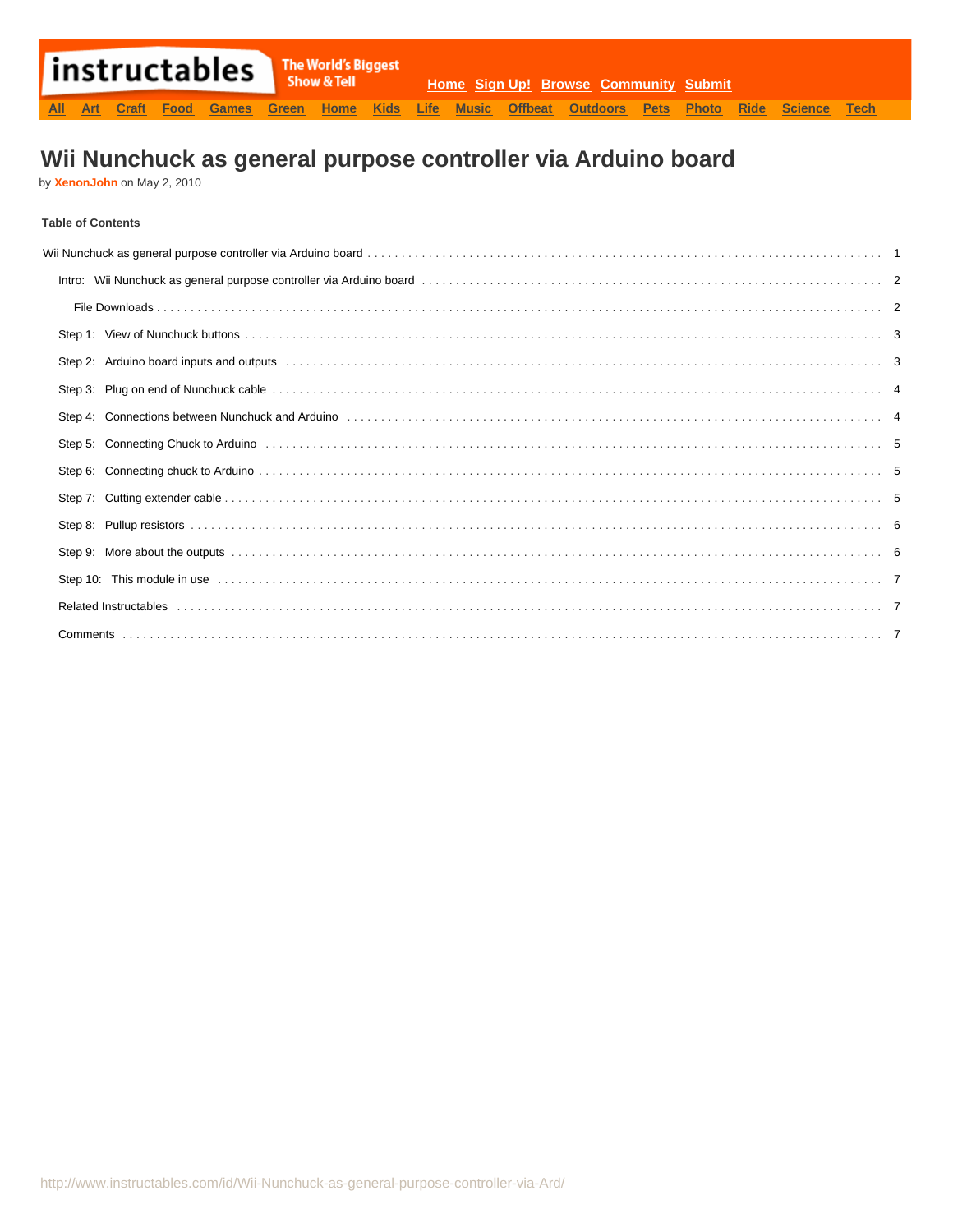#### <span id="page-1-0"></span>**Intro: Wii Nunchuck as general purpose controller via Arduino board Background:**

I made a self-balancing electric skateboard which is steered using a Wii Nunchuck by either using the thumb joystick on the top or by tilting it left or right, depending on which of the two buttons on the end are being pressed.

A simplified self balancing board is described in the instructable here: [www.instructables.com/id/Easy-build-self-balancing-skateboardrobotsegway-/](http://www.instructables.com/id/Easy-build-self-balancing-skateboardrobotsegway-/)

However people are asking me how the Nunchuck steering control used on one of my earlier boards can be used. The wired Nunchuck can be seen in use as a steering control in the second half of this video: [www.youtube.com/watch](http://www.youtube.com/watch?v=7UKxuVliaIA)

It can also be seen in use controlling a set of LED's attached to the Arduino ouputs here: [www.youtube.com/watch](http://www.youtube.com/watch?v=P0CIpNF5MKU&feature=channel)

I have another instructable on interfacing a wireless Nunchuck to an Arduino but that is quite tricky and only works with a few specific wireless nunchucks. If starting out I strongly suggest going for the wired standard Nunchuck to begin with as described here.

#### **Purpose:**

The purpose of this instructable is to describe how to interface a completely standard Wii Nunchuck (i.e. with a cable) with an Arduino board. The Nunchuck is low cost but powerful with a fully proportional thumb joystick, 2 buttons on the end and a 3 axis accelerometer (position sensor). It is ideal for controlling things with.

The Arduino has been set up to output variable voltages between 0 and 5V which can be used as, for example, steering control inputs for another project such as a robot. You can use the (proper propotional) thumb joystick or the embedded accelerometers (tilt the chuck left right forward or back).

By modifying the code you can easily make it do other things.

I am using an Arduino with a 328 processor (i.e. a recent one) and version 17 of the Arduino software. The Arduino sketch is attached below.

This is all derived from code developed by Chad Phillips and others, see: <http://windmeadow.com/node/42> For more info on wiring up the chuck to the Arduino, download Bionic Arduino Class 4 tutorial which is excellent from TodBot blog: <http://todbot.com/blog/2007/11/24/bionic-arduino-class-notes-3-4/>

There is plenty more on this on the net, there is even someone with a Nunchuck controlled electric canoe here: [www.youtube.com/watch](http://www.youtube.com/watch?v=viX6kC9C0Yc)

I am just presenting this all together in one place as a way to get started with something that should work OK.



#### **File Downloads**

**[WorkingWiredNunchController2ndMay2010.pde](http://www.instructables.com/files/orig/FQM/OY8B/G8LWOSNX/FQMOY8BG8LWOSNX.tmp?utm_source=pdf&utm_campaign=files)** [\(8 KB\)](http://www.instructables.com/files/orig/FQM/OY8B/G8LWOSNX/FQMOY8BG8LWOSNX.tmp?utm_source=pdf&utm_campaign=files) [\[NOTE: When saving, if you see .tmp as the file ext, rename it to 'WorkingWiredNunchController2ndMay2010.pde'\]](http://www.instructables.com/files/orig/FQM/OY8B/G8LWOSNX/FQMOY8BG8LWOSNX.tmp?utm_source=pdf&utm_campaign=files)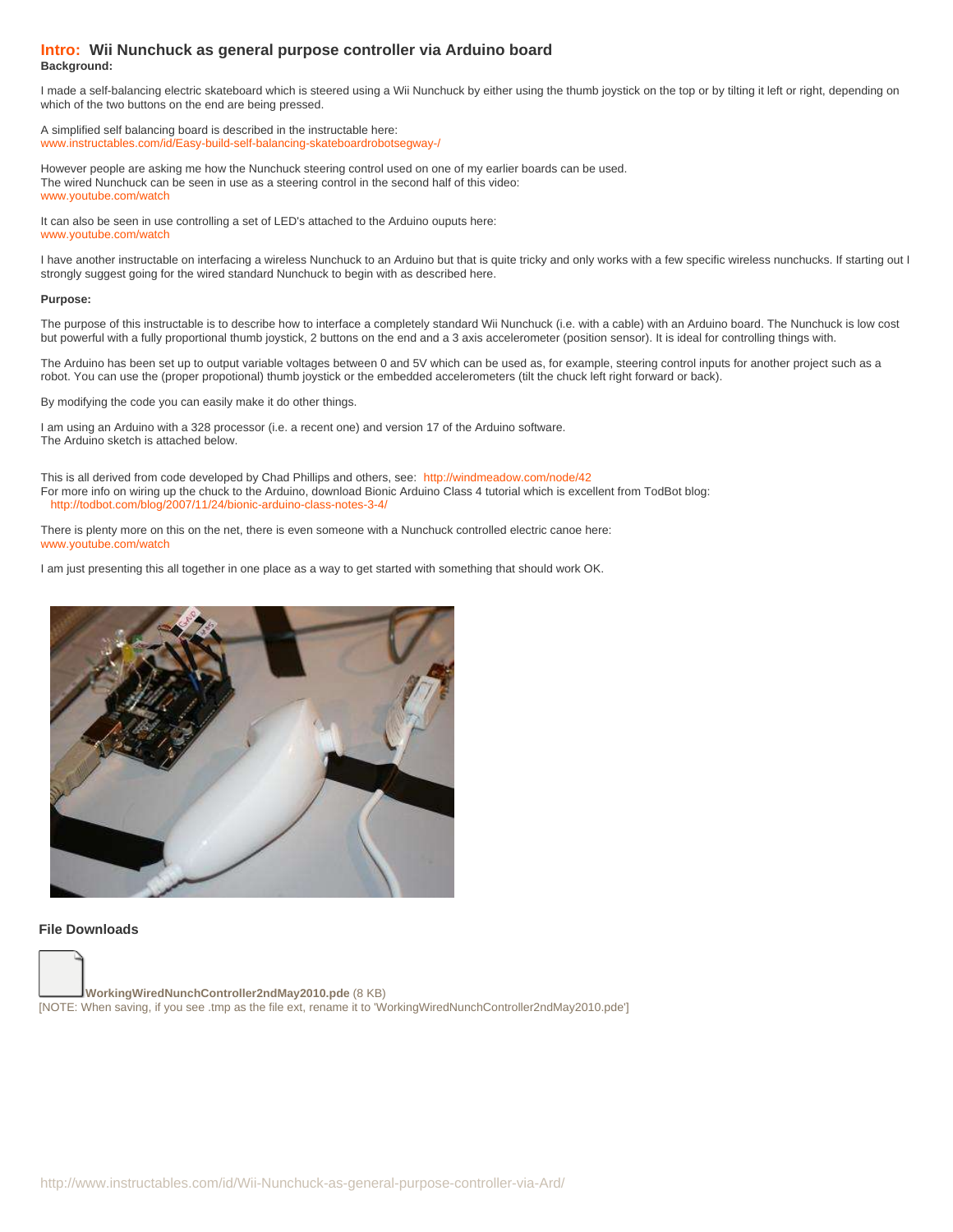<span id="page-2-0"></span>

# **Step 2: Arduino board inputs and outputs**

**Outputs:**

#### The outputs from the Arduino are arranged as follows;

**Digital Pin 9**: outputs +5V when either of the end buttons are pressed. This can be used as a go/stop control signal. If controlling a vehicle / robot or similar, then letting go of the Nunchuck will create a 0V at this output and so can be used to kill power to motors and so on.

**Digital Pin 10**: PWM (pulse width modulated) output on pin 10 gives 2.5V most of time. NOTE: This is not a smooth 2.5V but a series of pulses at 500Hz where half the time there is 0V and half the time there is +5V. If you smooth them out using a resistor and a capacitor (called an RC filter) you can use the resulting (now smoothed) voltage as a control input signal for some other device (another arduino or whatever). Output is 2.5V when joystick in neutral position.

It climbs to +5V or drops to 0V when joystick moved forwards or backwards.

**Digital Pin 11**: PWM (pulse width modulated) output on pin 11 gives 2.5V most of time (in similar way to Pin 11 above) when joystick in neutral position. If z button is pressed, then joystick left/right will make it go down to 0V or up to 5V.

BUT: If both z and c buttons pressed (or just c button alone) then this Pin 11 output becomes controlled by Left/Right TILT of the nunchuck (via embedded accelerometer) and the L/R joystick component is disabled.

So: The output voltage (smoothed with an R/C filter) can be used as a steering input to some other device. If pressing z button, they you steer with joystick, if c button (or both) is being pressed, then you steer by tilting Nunchuck left or right.

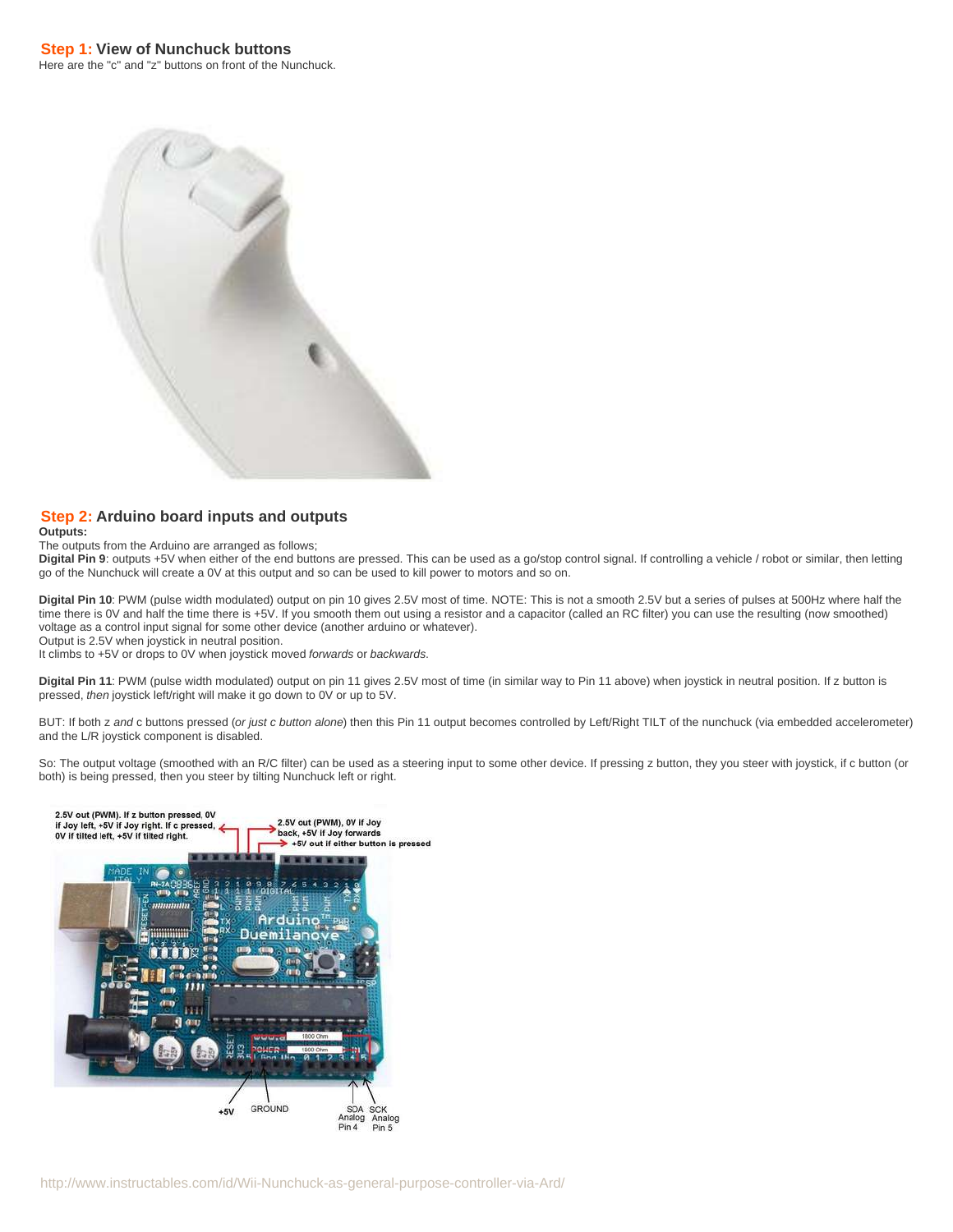# <span id="page-3-0"></span>**Step 3: Plug on end of Nunchuck cable**

This is the plug on the end of the Nunchuck cable.

On next page I will show a diagram of the connections you see when you look into the end of it.

There are 6 small copper contacts. We will be using the outer 4, the 2 middle ones are not used.



### **Step 4: Connections between Nunchuck and Arduino**

**Power to Nunchuck from Arduino board:**

Use the 5V output on Arduino to Nunchuck (works better than using 3.3V line)

#### **Connections between Nunchuck plug and Arduino:**

5V output on Arduino to Nunchuck (works better than using 3.3V line) GND (connect to ground on Arduino) SDA connects to analog pin 4 SCK connects to analog pin 5

Note: the middle upper and middle lower contacts of nunchuck plug are not used

To connect the Nunchuck to th Arduino I buy a Nunchuck cable extender which has a female socket on one end of it. I cut the socket off with about 6 inches of wire hanging from it, bare the wire end and solder the wires to the arduino board. This way on your project, you just plug your Nunchuck into this female socket which you mount somewhere convenient.

I will explain how to actually do this on next page

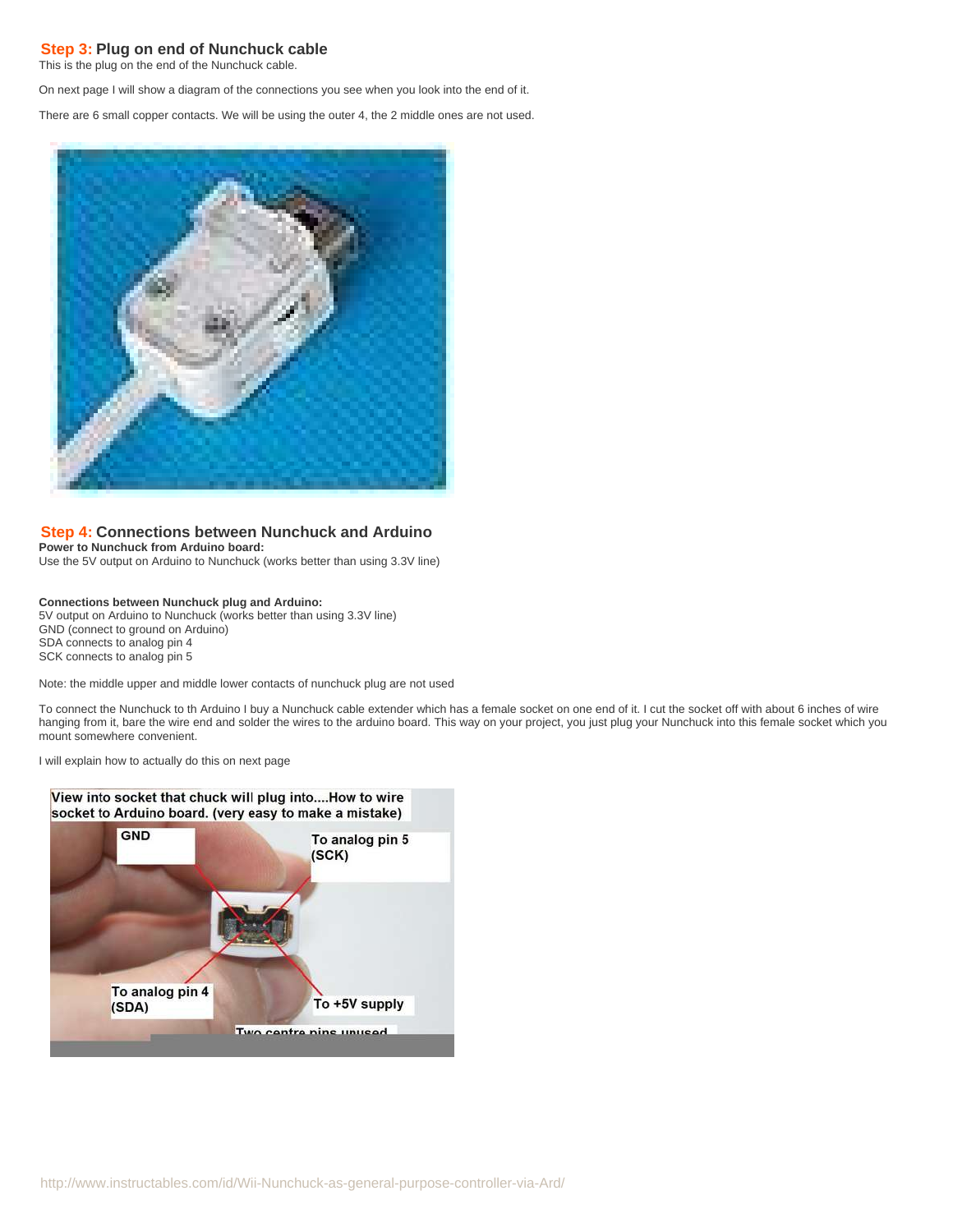# <span id="page-4-0"></span>**Step 5: Connecting Chuck to Arduino**

**How to physically connect Nunchuck to Arduino:**

You can get or make adapters that fit into plug on end of the Nunchuck cable. My worry is that these would work loose.

I prefer to buy a Wii Nunchuck "cable extender" – cheap on ebay. This is a cable that has a socket on one end that the plug on the end of the Nunchuck fits into.



# **Step 6: Connecting chuck to Arduino**

You are going to cut this cable in half and keep the socket this end as shown by the arrow.

The cut wires will be soldered to the Arduino board.



# **Step 7: Cutting extender cable**

Cut the cable extender so that you have this socket plus a short length of cable on it. Expose the wires at other end to the socket and, using a voltmeter set to measure resistance, work out which colour wire is going to which of the 6 metal contacts inside the socket.

You are only going to use 4 of the 6 wires.

Work out which wire goes to which contact inside the female socket (referring to earlier diagram of the socket you have just made for the nunchuck to plug into) - check and check again - easy to get everything back to front), label the wire ends. +5V (power to chuck from +5V of arduino) GND (to ground pin on arduino) SDA (connects to analog Pin 4 on arduino) SCK (connects to analog Pin 5 on arduino)

Photo below show colours of wires in the cable extender I bought and where they go on the arduino board. These are correct only if you buy exactly the same cable extender as seen in previous photo. If you buy a different one the wire colours may be different so double check against my earlier socket pin wiring diagram.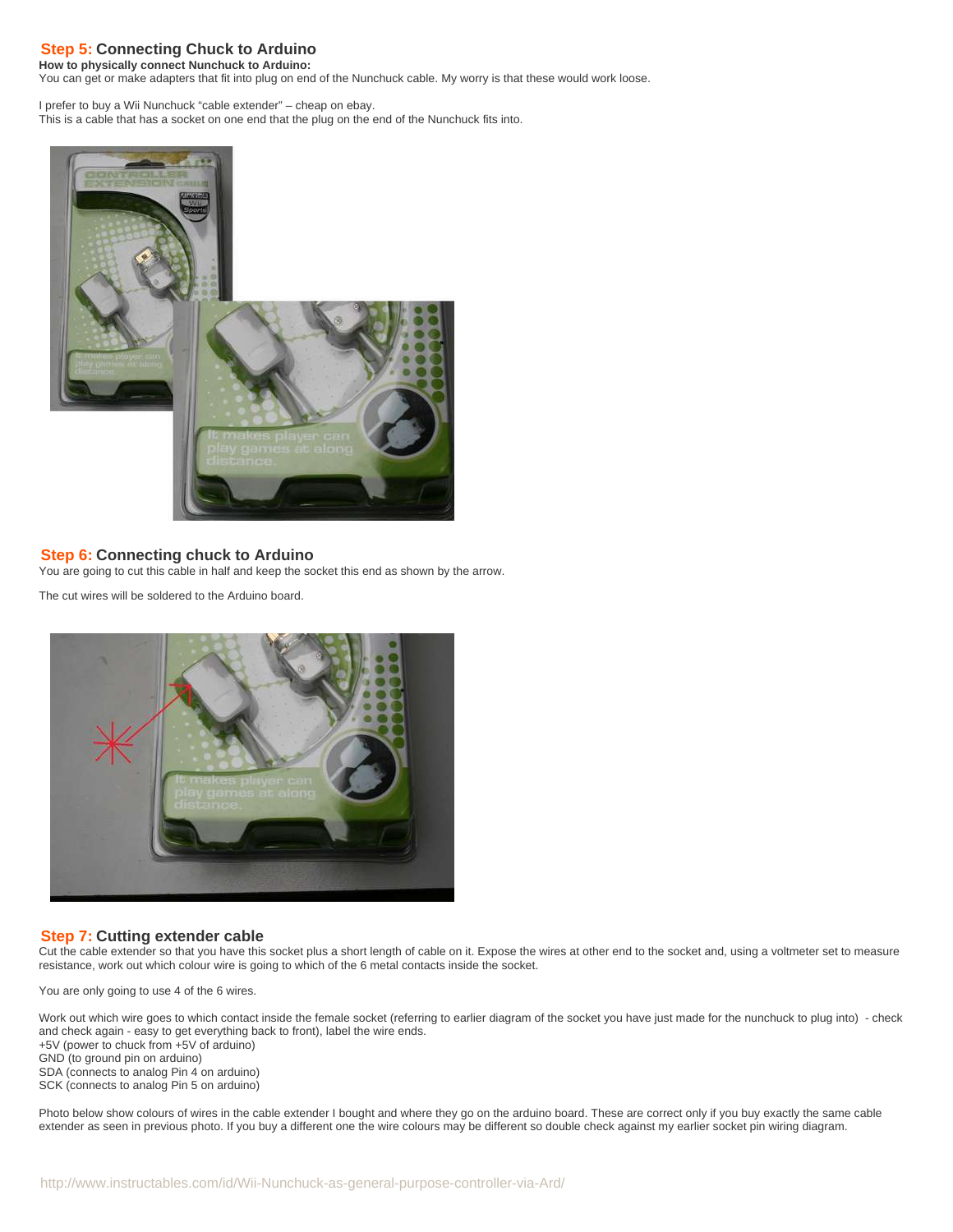<span id="page-5-0"></span>

### **Step 8: Pullup resistors**

This is not essential, but some do it for reliability:

Connect a resistor (about 1800 Ohms worked for me) between analog Pin 4 and +5V on the Arduino.

Also, connect a resistor (about 1800 Ohms worked for me) between analog Pin 5 and +5V on the Arduino.

(This is more important for the wireless Nunchucks which we are not concerned with here and which require completely different software).

NOTE: This may change soon. Working on software that will automatically read either a wireless chuck or a wired Nintendo chuck, depending which one you plug into the socket.



#### **Step 9: More about the outputs**

Output Pin 9 is either 0 or 5V, nothing in between. It can be used to cut power to motors for example if neither of the buttons are being pressed on the Nunchuck.

Output Pins 10 and 11 are producing a variable voltage. However this is as a series of pulses of 0 or 5V. To use these as a variable voltage control signal input to another device (as a steering command for example where 2.5V would be "straight ahead") we need to smooth the square wave pulses into a proper stable voltage.

For this we use an RC filter mentioned earlier.

A diagram of how this is set up for each output pin is shown here with values for the resistor and capacitor that I found to work OK.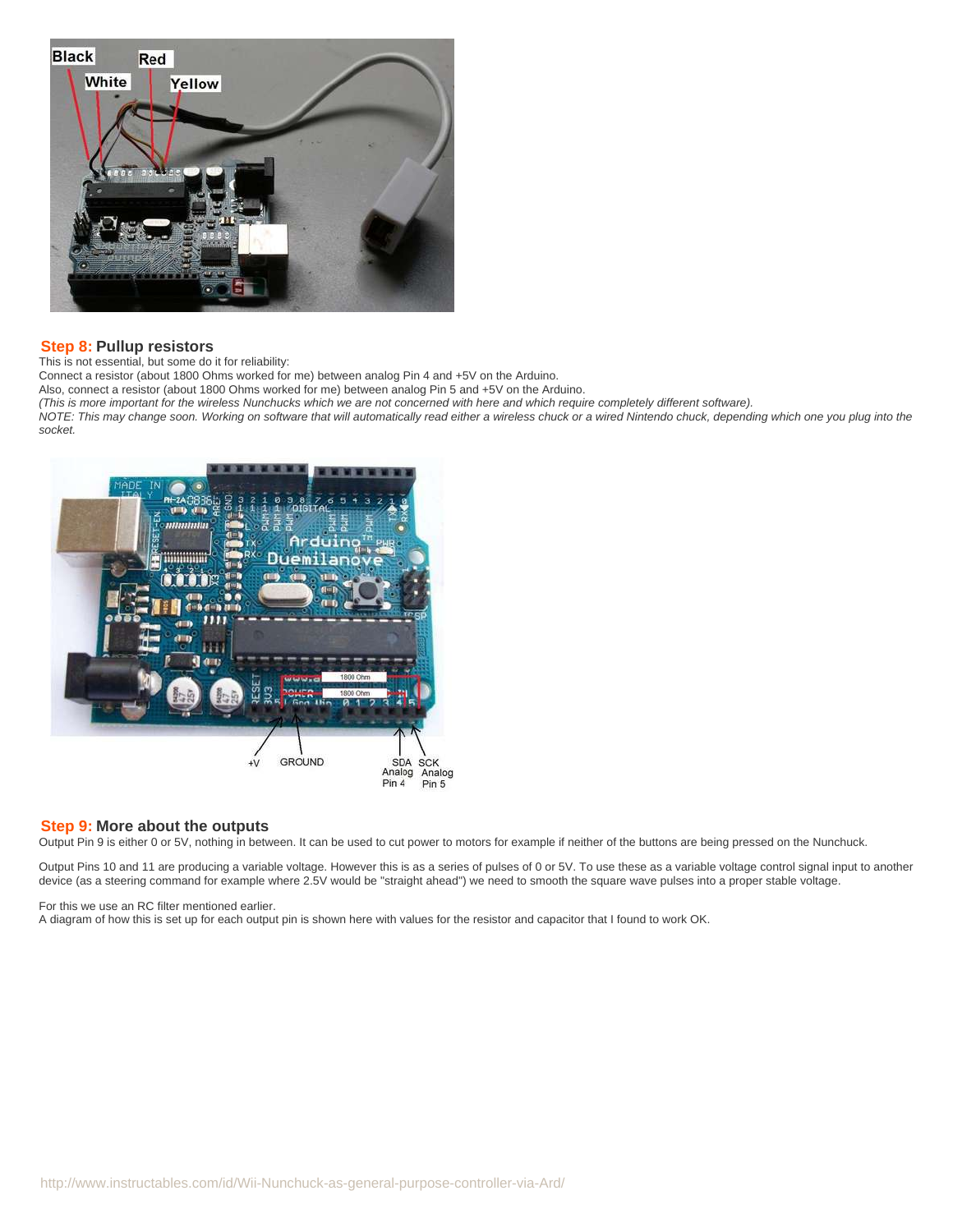<span id="page-6-0"></span>

#### **Step 10: This module in use**

I used the Nunchuck/Arduino combination as a steering input for a self-balancing skateboard. the variable voltage steering commands were fed into the inputs of an older non-Arduino microcontroller which was doing the "balancing" and controlling power to the two motors. It worked well and it can be seen in action in the second half of this video:

> **[Arduino](http://www.instructables.com/id/Arduino-Wii-Nunchuck-Dual-Servo-Controlled-Labyrin/?utm_source=pdf&utm_campaign=related) [Labyrinth](http://www.instructables.com/id/Arduino-Wii-Nunchuck-Dual-Servo-Controlled-Labyrin/?utm_source=pdf&utm_campaign=related)** by [tripletray](http://www.instructables.com/member/tripletray/?utm_source=pdf&utm_campaign=related)

[www.youtube.com/watch](http://www.youtube.com/watch?v=7UKxuVliaIA)

### **Related Instructables**





**[Adapter with](http://www.instructables.com/id/Using-WiiChuck-Adapter-with-Arduino/?utm_source=pdf&utm_campaign=related) [Arduino](http://www.instructables.com/id/Using-WiiChuck-Adapter-with-Arduino/?utm_source=pdf&utm_campaign=related)** by [josestude](http://www.instructables.com/member/josestude/?utm_source=pdf&utm_campaign=related)

**[Wireless Wii](http://www.instructables.com/id/Wireless-Wii-Nunchuck-control-of-Arduino-projects/?utm_source=pdf&utm_campaign=related) [Nunchuck](http://www.instructables.com/id/Wireless-Wii-Nunchuck-control-of-Arduino-projects/?utm_source=pdf&utm_campaign=related) [controlled](http://www.instructables.com/id/Wireless-Wii-Nunchuck-control-of-Arduino-projects/?utm_source=pdf&utm_campaign=related) [Arduino](http://www.instructables.com/id/Wireless-Wii-Nunchuck-control-of-Arduino-projects/?utm_source=pdf&utm_campaign=related)** by [XenonJohn](http://www.instructables.com/member/XenonJohn/?utm_source=pdf&utm_campaign=related)



**[Angle](http://www.instructables.com/id/Angle-measurement-using-gyro-accelerometer-and-Ar/?utm_source=pdf&utm_campaign=related) [measurement](http://www.instructables.com/id/Angle-measurement-using-gyro-accelerometer-and-Ar/?utm_source=pdf&utm_campaign=related) [using gyro,](http://www.instructables.com/id/Angle-measurement-using-gyro-accelerometer-and-Ar/?utm_source=pdf&utm_campaign=related) [accelerometer](http://www.instructables.com/id/Angle-measurement-using-gyro-accelerometer-and-Ar/?utm_source=pdf&utm_campaign=related) [and Arduino](http://www.instructables.com/id/Angle-measurement-using-gyro-accelerometer-and-Ar/?utm_source=pdf&utm_campaign=related)** by

[otaviousp](http://www.instructables.com/member/otaviousp/?utm_source=pdf&utm_campaign=related)



**[Control Your](http://www.instructables.com/id/How-to-Control-Your-Robot-Using-a-Wii-Nunchuck-an/?utm_source=pdf&utm_campaign=related) [Robot Using a](http://www.instructables.com/id/How-to-Control-Your-Robot-Using-a-Wii-Nunchuck-an/?utm_source=pdf&utm_campaign=related) [Wii Nunchuck](http://www.instructables.com/id/How-to-Control-Your-Robot-Using-a-Wii-Nunchuck-an/?utm_source=pdf&utm_campaign=related) [\(and an](http://www.instructables.com/id/How-to-Control-Your-Robot-Using-a-Wii-Nunchuck-an/?utm_source=pdf&utm_campaign=related) [Arduino\)](http://www.instructables.com/id/How-to-Control-Your-Robot-Using-a-Wii-Nunchuck-an/?utm_source=pdf&utm_campaign=related)** by [oomlout](http://www.instructables.com/member/oomlout/?utm_source=pdf&utm_campaign=related)



**[costumes with](http://www.instructables.com/id/Mario-Bros-costumes-with-sound-effects/?utm_source=pdf&utm_campaign=related) [sound effects](http://www.instructables.com/id/Mario-Bros-costumes-with-sound-effects/?utm_source=pdf&utm_campaign=related)** by [RobHopeless](http://www.instructables.com/member/RobHopeless/?utm_source=pdf&utm_campaign=related)

# **Comments**

# **3 comments [Add Comment](http://www.instructables.com/id/Wii-Nunchuck-as-general-purpose-controller-via-Ard/?utm_source=pdf&utm_campaign=comments#comments)**



#### **[geekflytk](http://www.instructables.com/member/geekflytk/?utm_source=pdf&utm_campaign=comments)** says: Sep 20, 2010. 10:36 AM **[REPLY](http://www.instructables.com/id/Wii-Nunchuck-as-general-purpose-controller-via-Ard/?utm_source=pdf&utm_campaign=comments#DISCUSS)**

Funny english... I am gonna use this method to build my Segway Clone utilizing his other tutorial.



**[scouris](http://www.instructables.com/member/scouris/?utm_source=pdf&utm_campaign=comments)** says: Aug 29, 2010. 11:06 PM **[REPLY](http://www.instructables.com/id/Wii-Nunchuck-as-general-purpose-controller-via-Ard/?utm_source=pdf&utm_campaign=comments#DISCUSS)**

I love the 'engrish' on the packaging. While not in the same flair as hacking your own connection from the extension cable, you can actually buy wii adaptors that connect to the nunchuck, for very little. Here is a link to an Australian supplier - http://www.littlebirdelectronics.com/products/WiiChuck-Adapter.html but I'm sure that they are available elsewhere.



Hi,

A very interesting project, especially since I need a low cost solution ;-)

Unfortunately I still play all my games on a ZX81 (well, sort of), hit my head with a real nunchuck once and I have no experience with a WII nunchuck.

In my project I'll need to measure parallelism and temperature changes in a solder-wave oven. When a PCB is tilted too much components on one side of the board won't get soldered properly.

Professional equipment is too costly for my cheapskate boss, but since I rather develop equipment as place leds all day I offered to look into a self built device.

So, I'll use the electronics of the nunchuck as a digital spirit level. One thing I'd like to now, what resolution in angle measurement (x and/or Y) does an intact nunchuck have ?

As far as I understand now I might be able to use the analog output of the accelerometer chip. By using an opamp-circuit i could get a high resolution at a small angle (PCBs never enter the oven at a big angle). But like my boss I'm a cheapskate as well and when reading the I2C-port would already give me enough resolution I'd be very happy.

I might even get promoted to placing transistors all day, I'm really looking forward to that, so any help will be greatly appreciated ;-)

Best wishes, **Bart** 

**[Simpson\\_jr](http://www.instructables.com/member/Simpson_jr/?utm_source=pdf&utm_campaign=comments)** says: May 28, 2010. 2:57 AM **[REPLY](http://www.instructables.com/id/Wii-Nunchuck-as-general-purpose-controller-via-Ard/?utm_source=pdf&utm_campaign=comments#DISCUSS)**